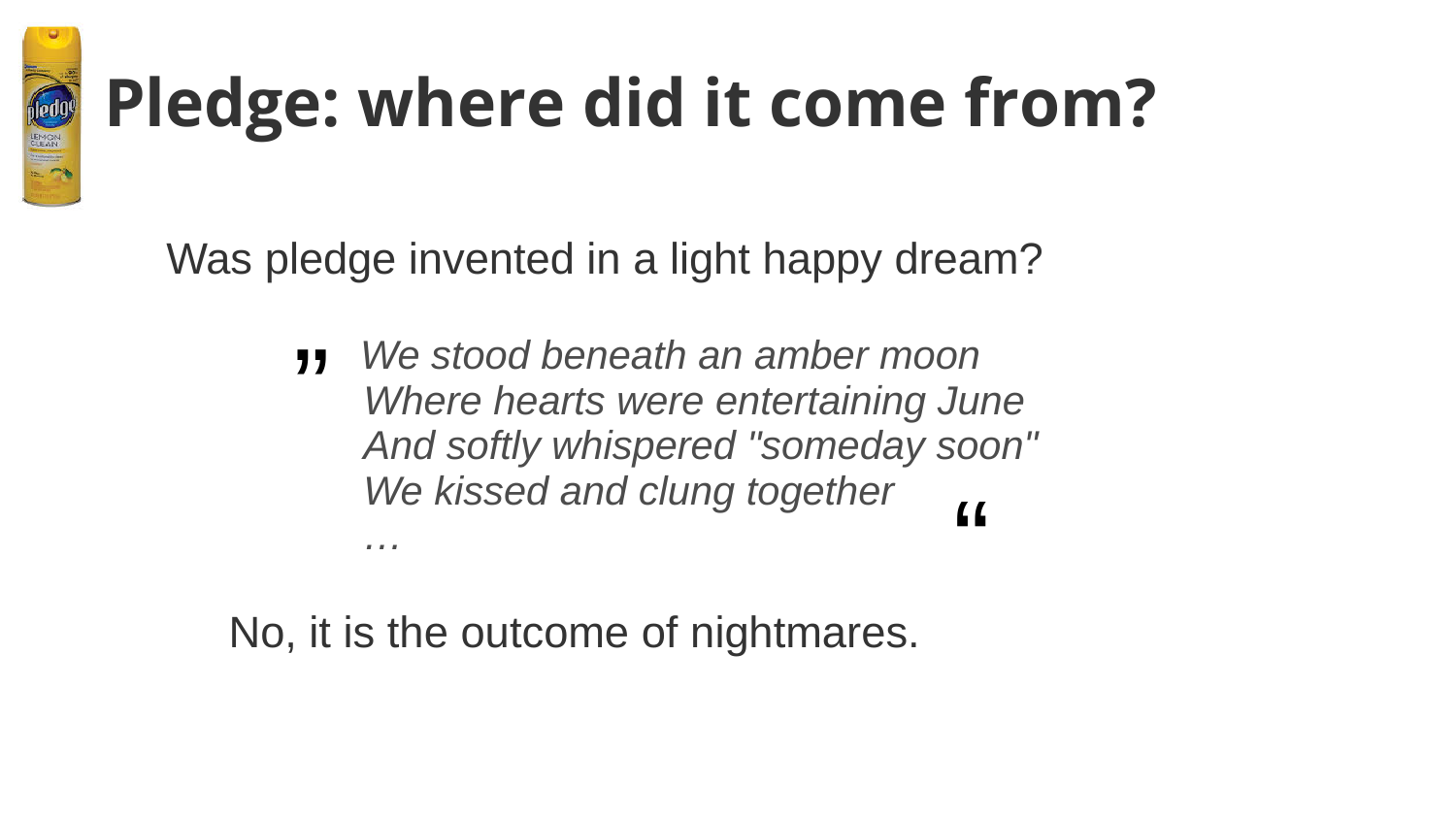

### **My nightmares**

- When Good Instructions go Bad: Generalizing returnoriented programming to RISC
	- Buckanan, Roemer, Shacham, Savage. 2008.
- Hacking Blind (BROP)
	- Bittau, Belay, Mashtizadeh, Mazières, Boneh. 2014.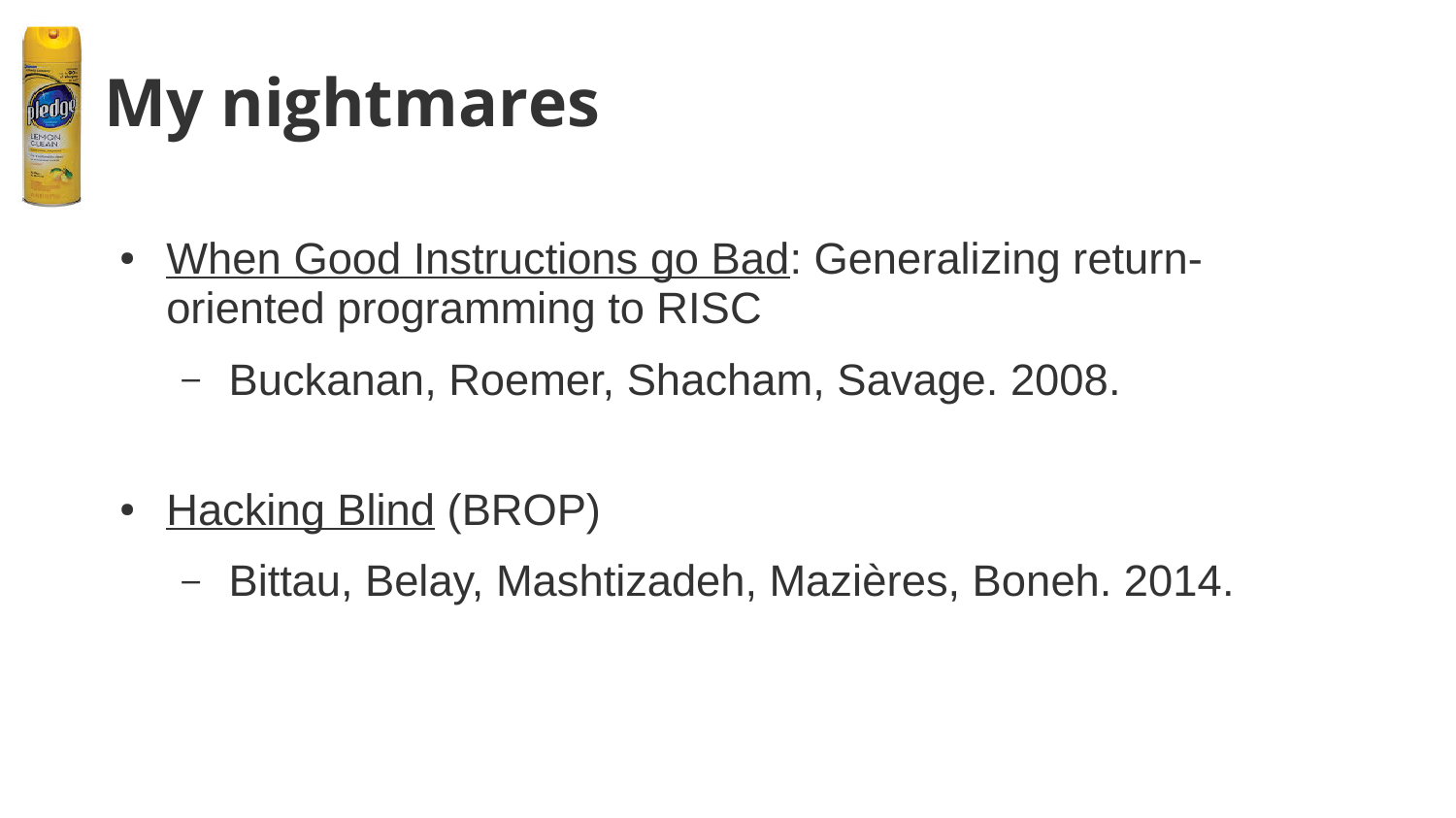# **ROP – Return Oriented Programming**

Hijack control-flow with false return frames, running **gadgets**, combining artifacts effects

Gadget is any sequence of register/memory transfer above a true ret (or polymorphic **ret**) instruction

Attacker needs to know where gadgets are, and address of the new-stack

Also JOP, SROP, etc.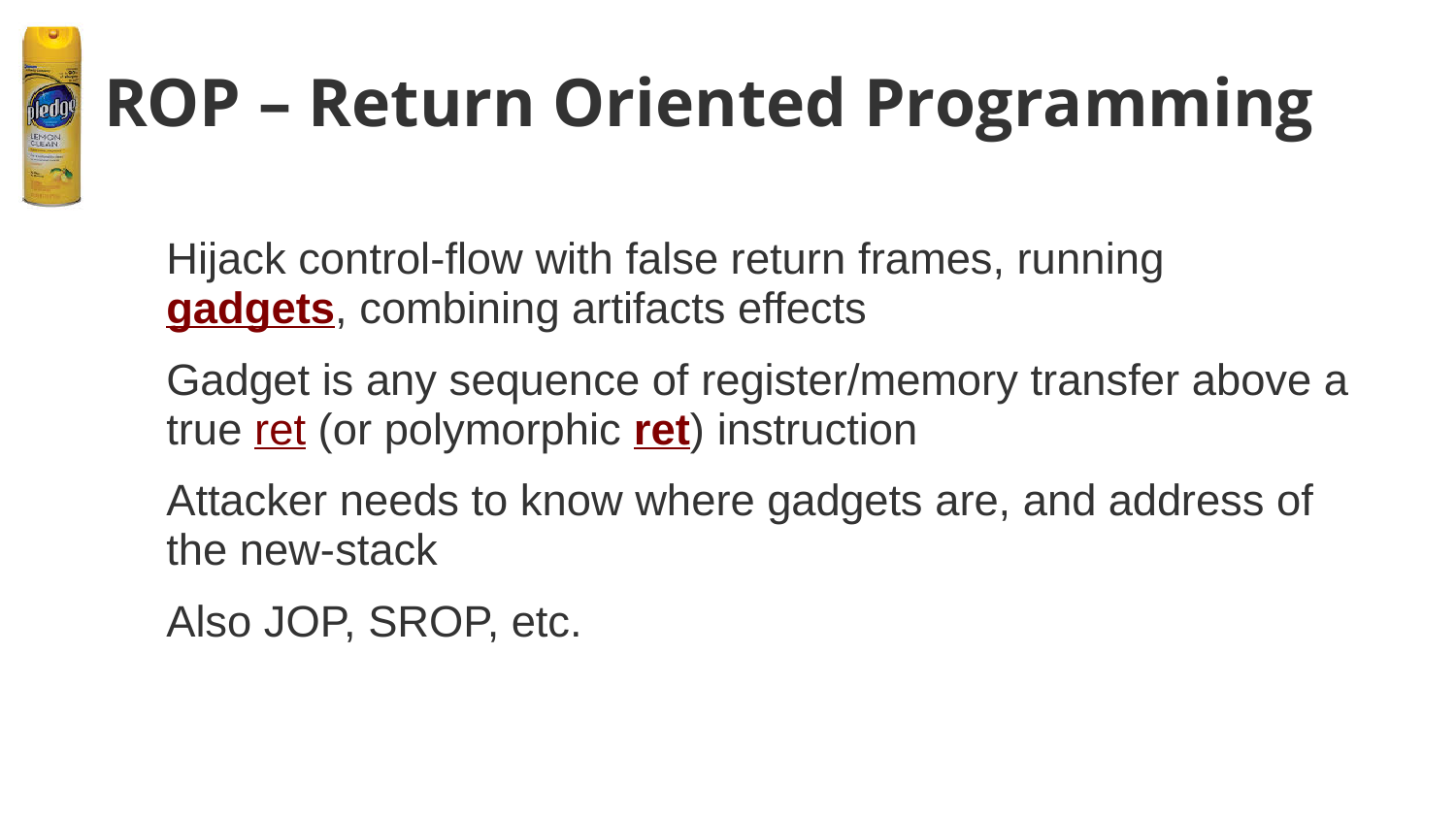

#### **BROP – Blind ROP**

An address-space oracle

Repeated probes against reused address-space learns enough to perform minimum ROP operations

Then uses various ROP methods.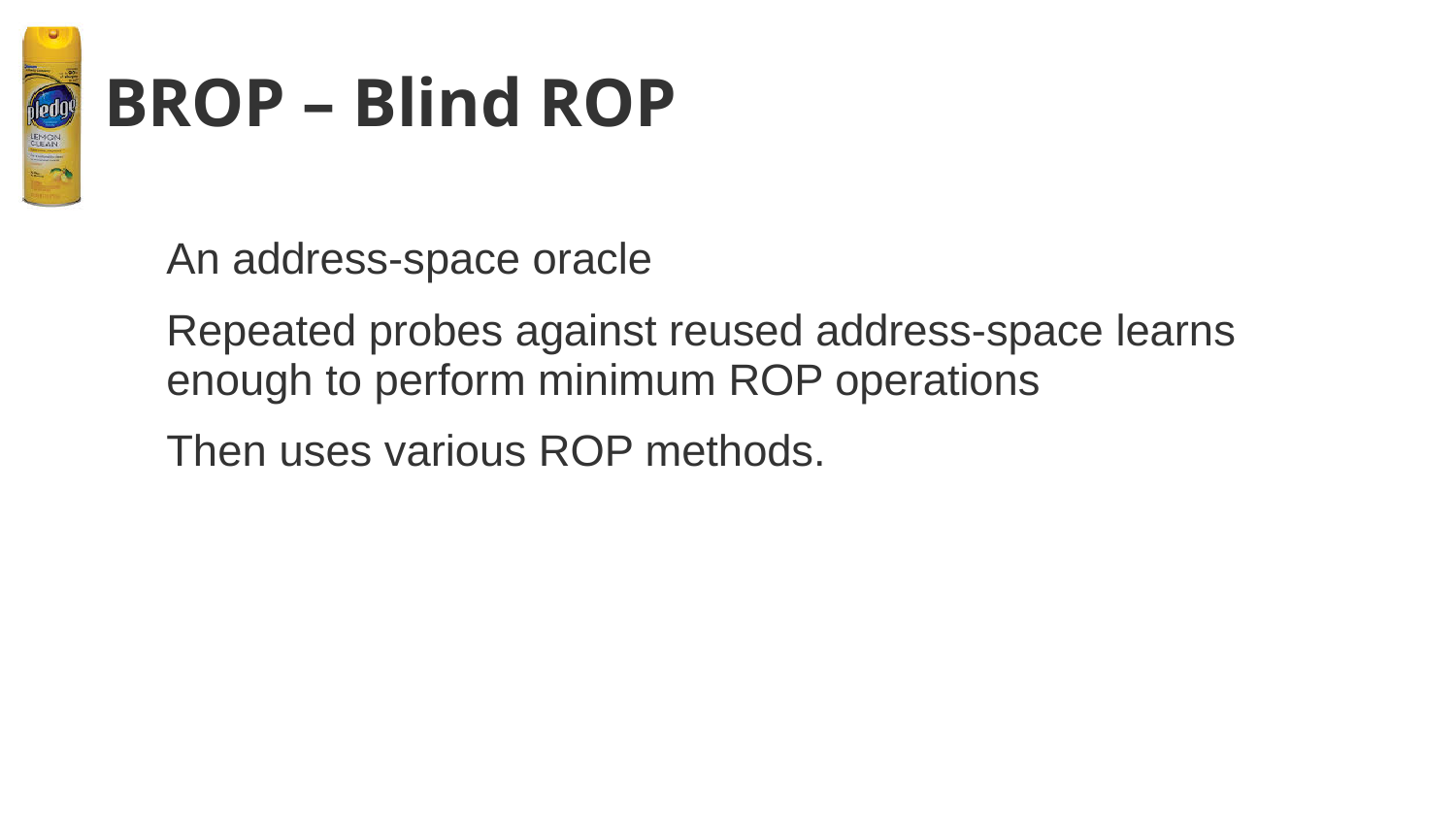

## **(Large) software will never be perfect**

#### **Erroneous condition logic fails, then cascades through successive failures, often externally controllable**

- Results in illegal access/control of the program & libraries, or toying with kernel surface
- Attacker tools and knowledge are improving, faster than developers can cope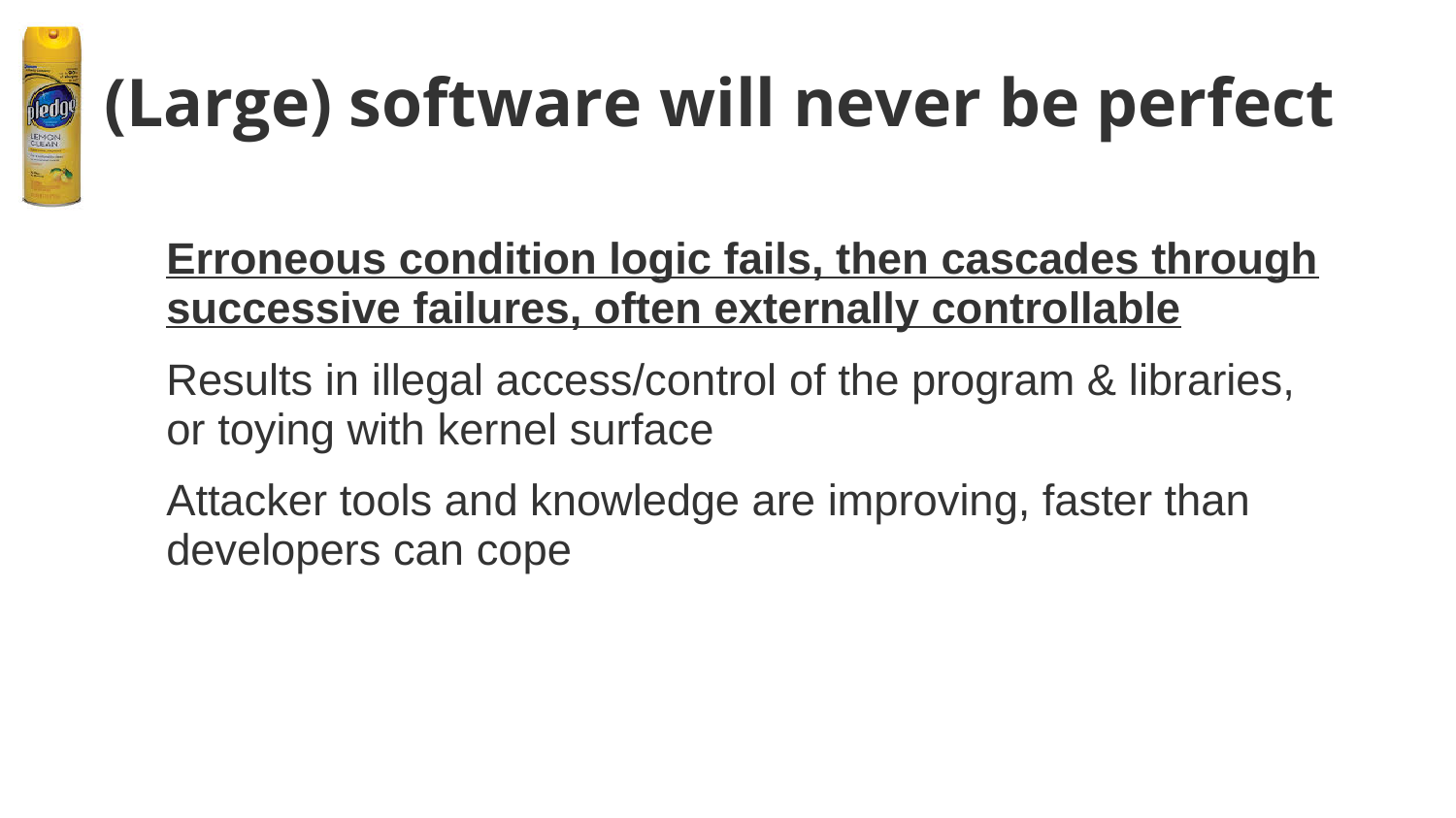

### **I work on mitigations**

**Mitigations** are inexpensive tweaks which impact attack methods – trying to diminishing their effectiveness

Some mitigations expose use of un-standardized behaviours

Defect detected ―> **Fail Closed**

Pressure towards **robustness** in software.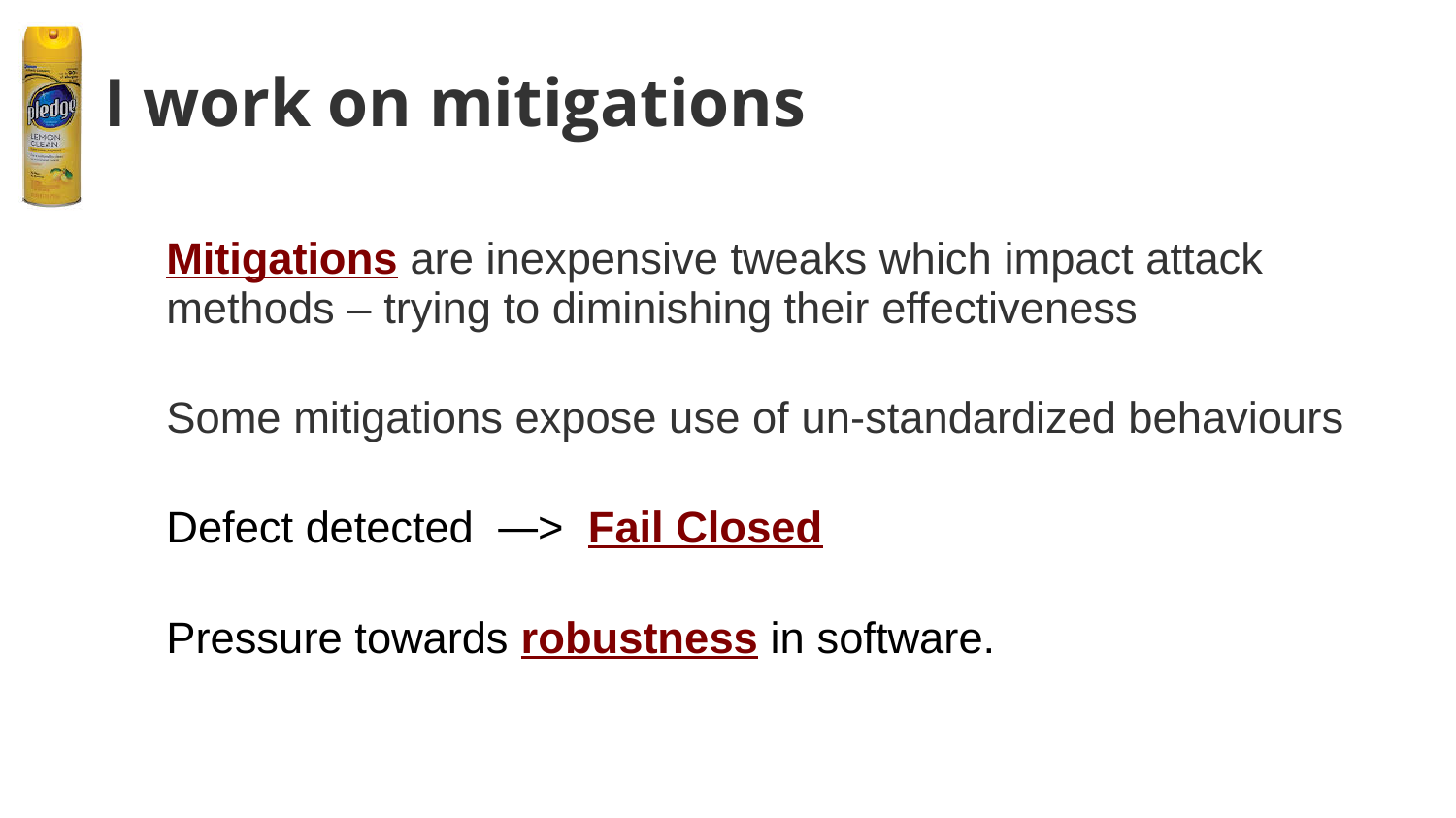## **Robust (adj.)**

EMON<br>CLEAN

- When used to describe software or computer systems, *robust* can describe one or more of several qualities: "
	- a system that does not break down easily or is not wholly affected by a single application failure
	- a system that either recovers quickly from or holds up well under exceptional circumstances
	- a system that is not wholly affected by a bug in one aspect of it ""<br>"

**On the way to the lush valley of** *robust***, we must first cross the wilderness of fail-closed. We haven't finished that journey yet.**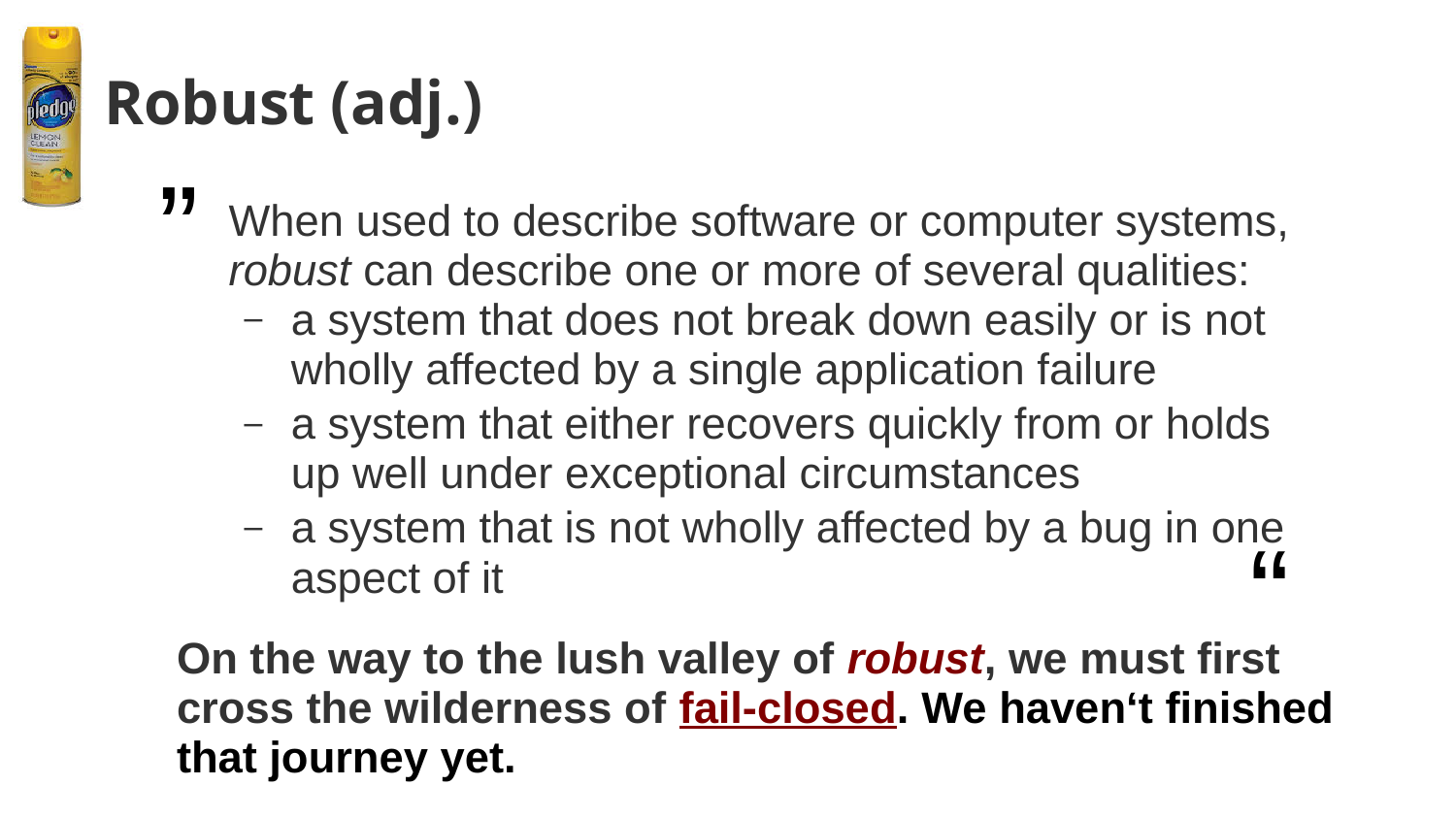

## **How to measure a good mitigation?**

- Diminishes effectiveness of specific attack method
- Efficient, low overhead
- Easy to understand
- Easy to incorporate into old & new code
- One mitigation need not fix ALL the problems let's hope they cooperate like aspirin + hot toddy
- Rise of a cult of followers & adopters also counts as a measure of success

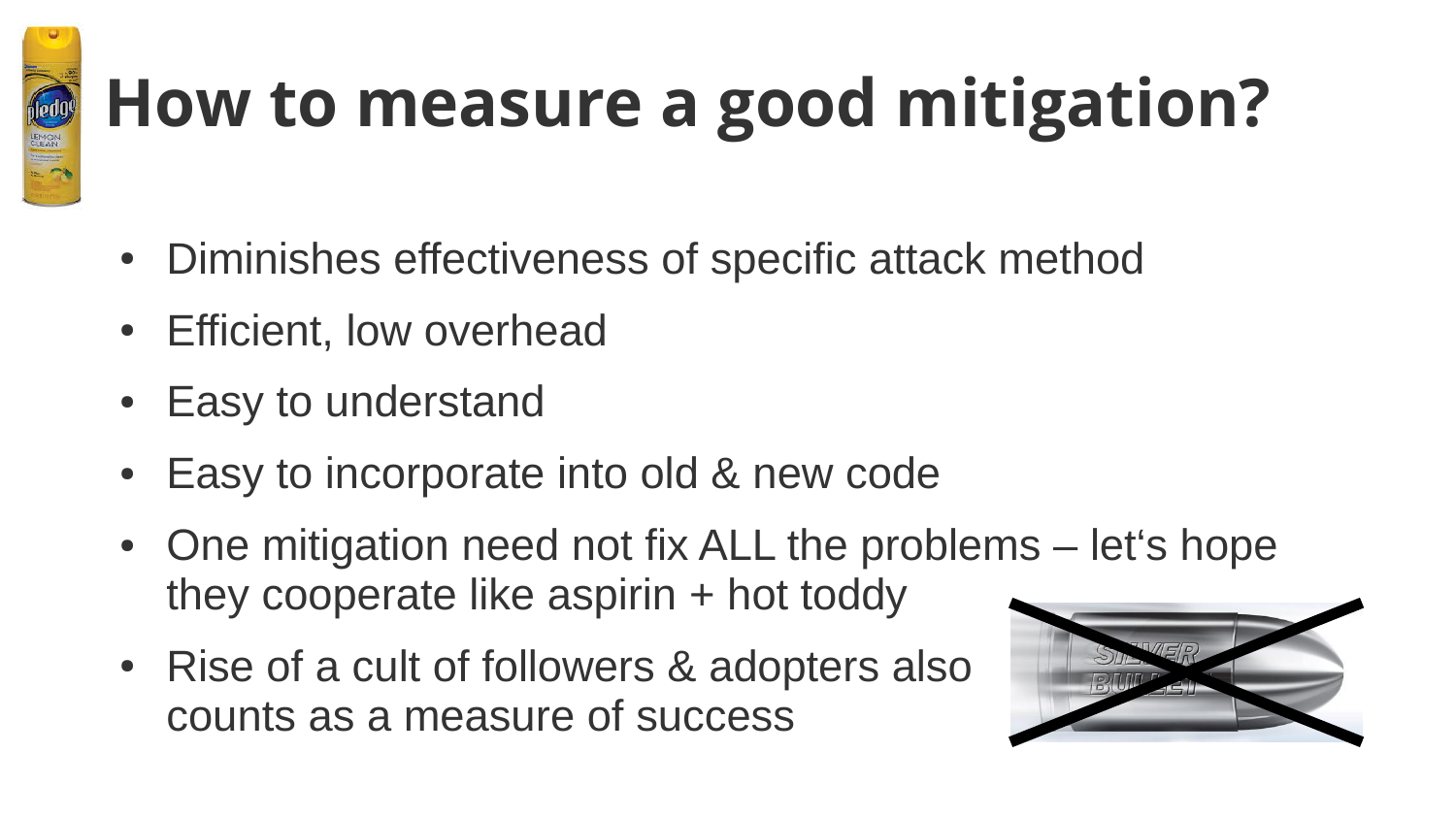

#### **Components attackers use**



pointers, regvalues, etc.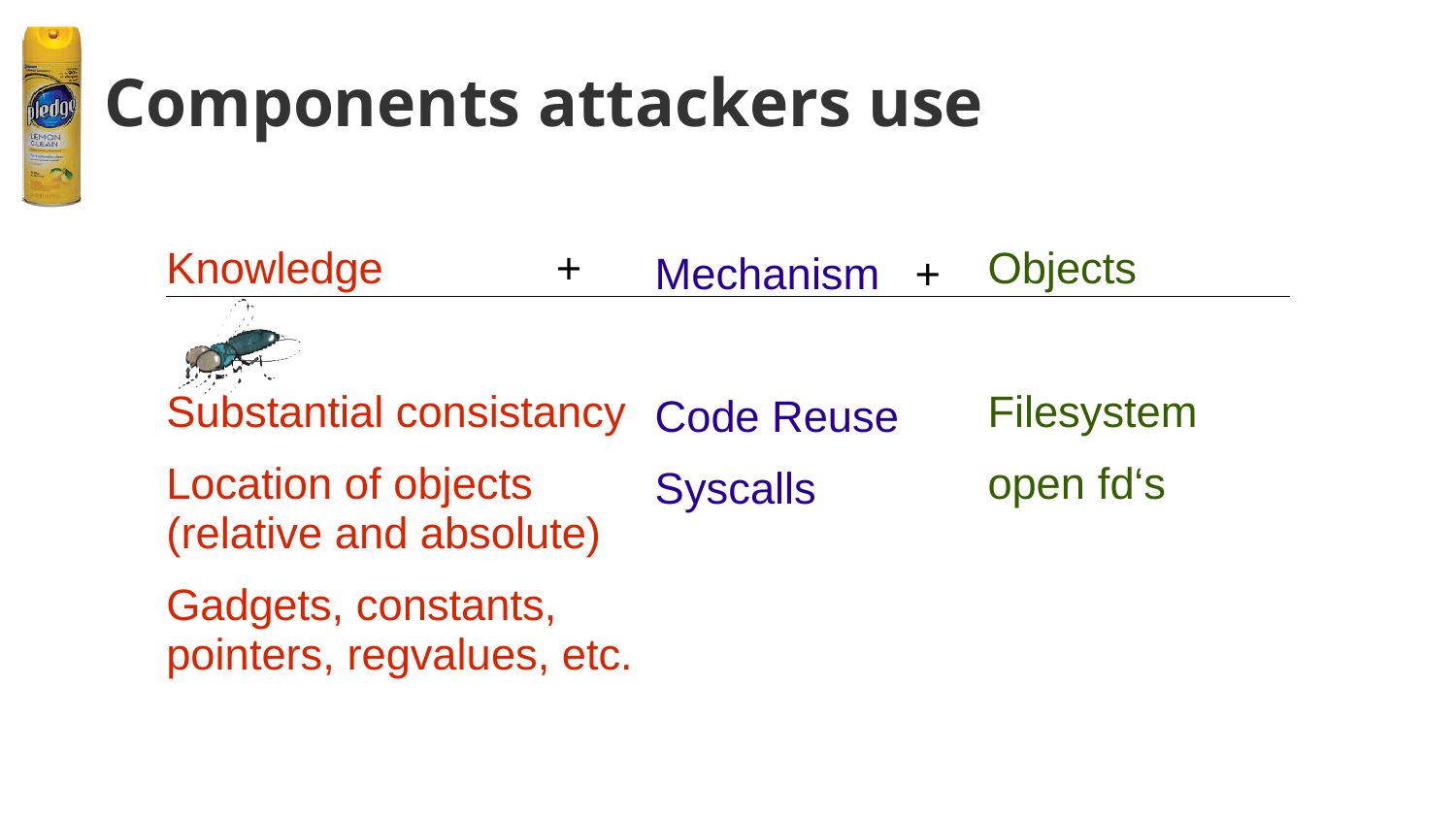

#### **17 years of mitigation work**

ASLR W^X **StackProtector** RETGUARD.. privdrop per-DSO StackProtector ...RETGUARD4 fork+exec (never reuse an address space) pledge() stackghost pledgepath() Kernel W^X privsep privdrop syscall sp check<br>andomdata Library-relinking KARL random KERNBASE sshd relinking? X-only kernel?  $X$ -only text?  $\qquad \qquad W^{\wedge}X$  kbind(2) .openbsd.randomdata atexit()-hardening otto-malloc() sendsyslog() PIE sigreturn() SROP cookie RELRO<br>Setjmp() cookies trapsleds Lots of arc4random cc deadreg-clearing poly-ret scrubbing guard pages Rev memcpy() detect

**These changes cause "weirdʺ or un-standardized operations to fail-closed (crash now)**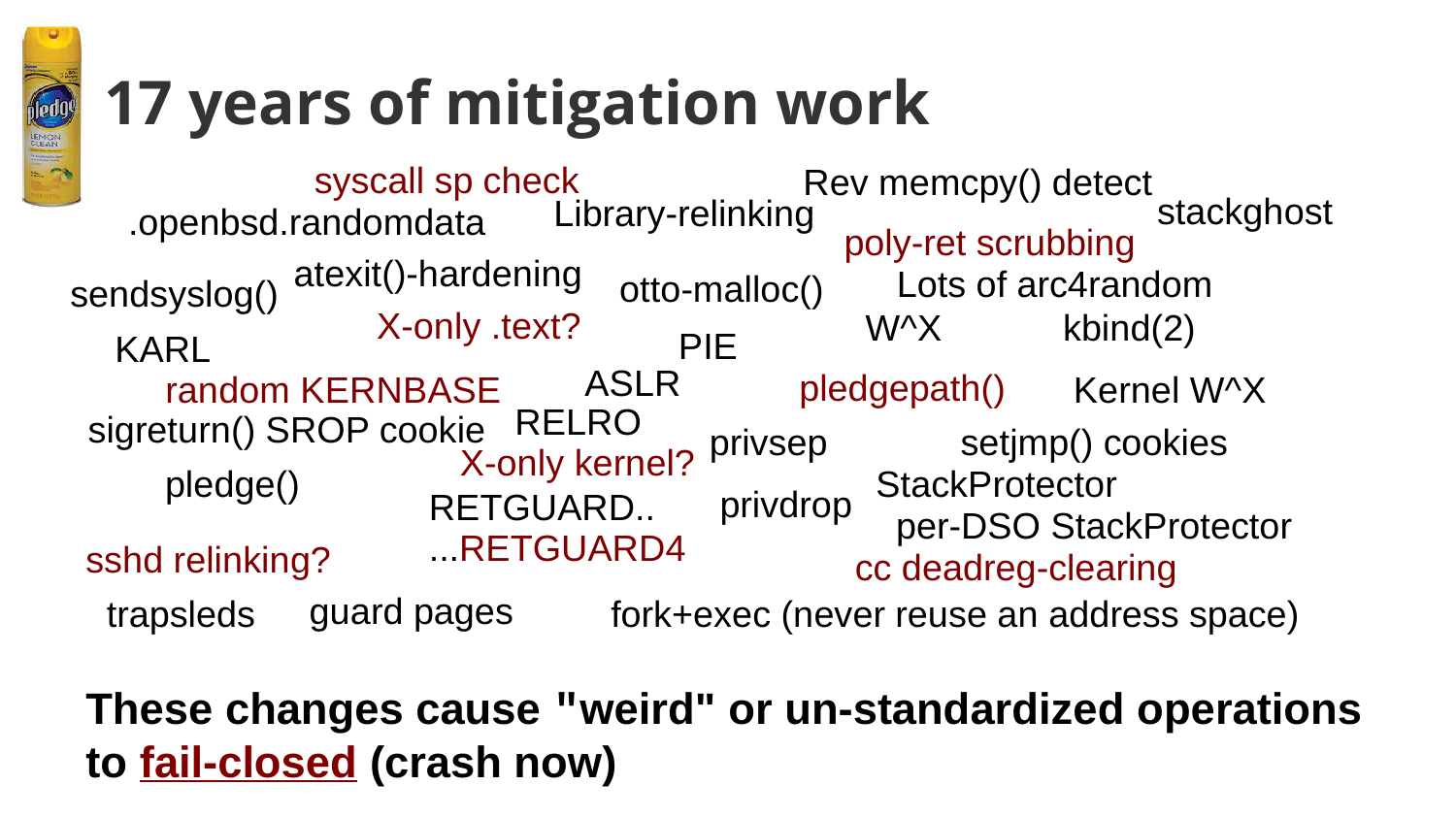

#### **Heretic! BSD was already perfect!**

- The rules of engagement changed.
- Security concerns were not on the radar 30 years ago.
- Ignoring problems doesn't make them go away

This is research:

Discover & design new improvements, use base+ports to validate effective patterns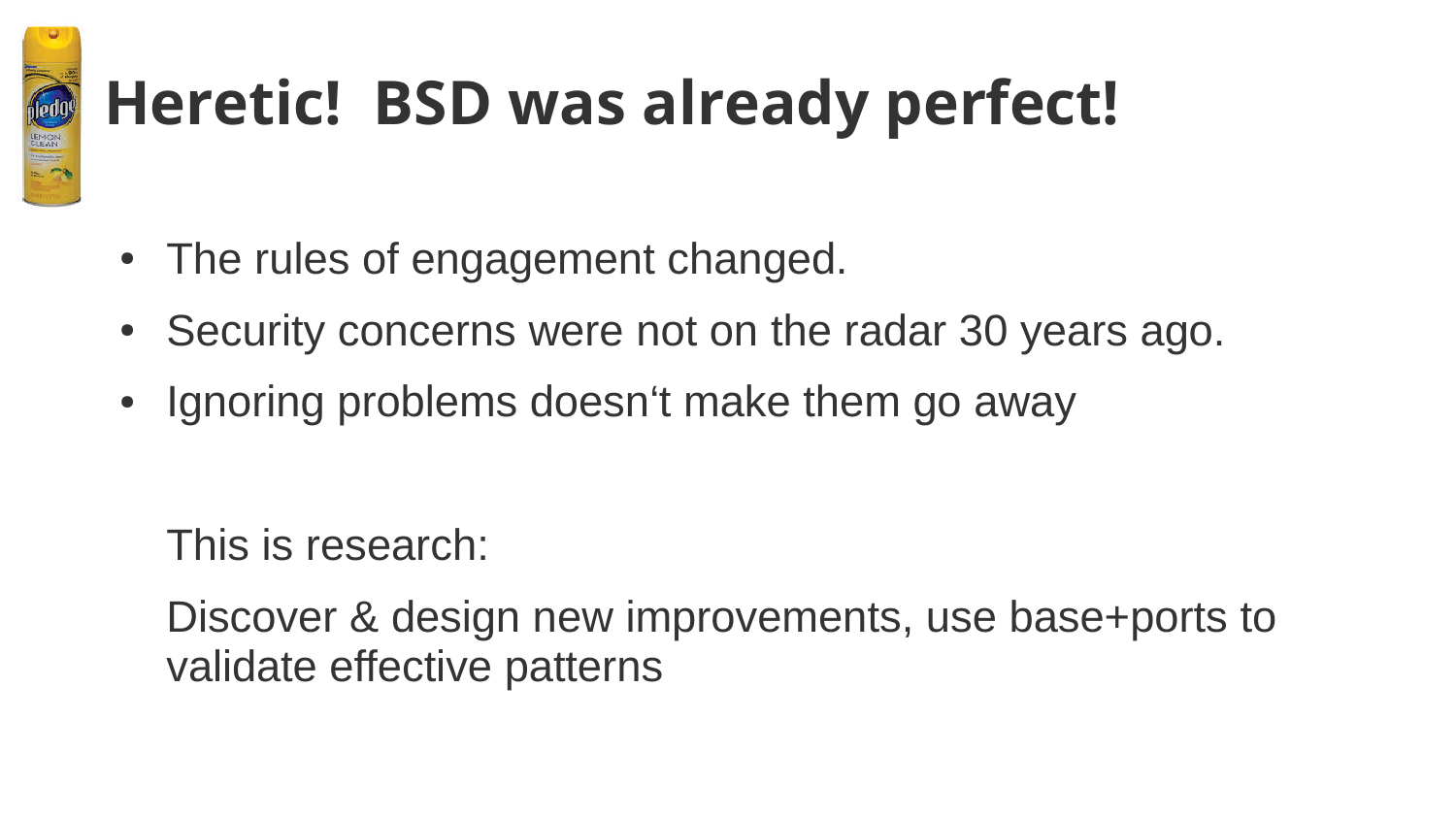

#### **Earlier mitigations often need uplift**

#### Example: ASLR

- 1. Randomize DSO bases… 2001
- 2. Randomize DSO order… 2003
- 3. Guard zones between.. 2005
- 4. Guard bottom of stack… 2017
- 5. Randomize internal objects.. 2017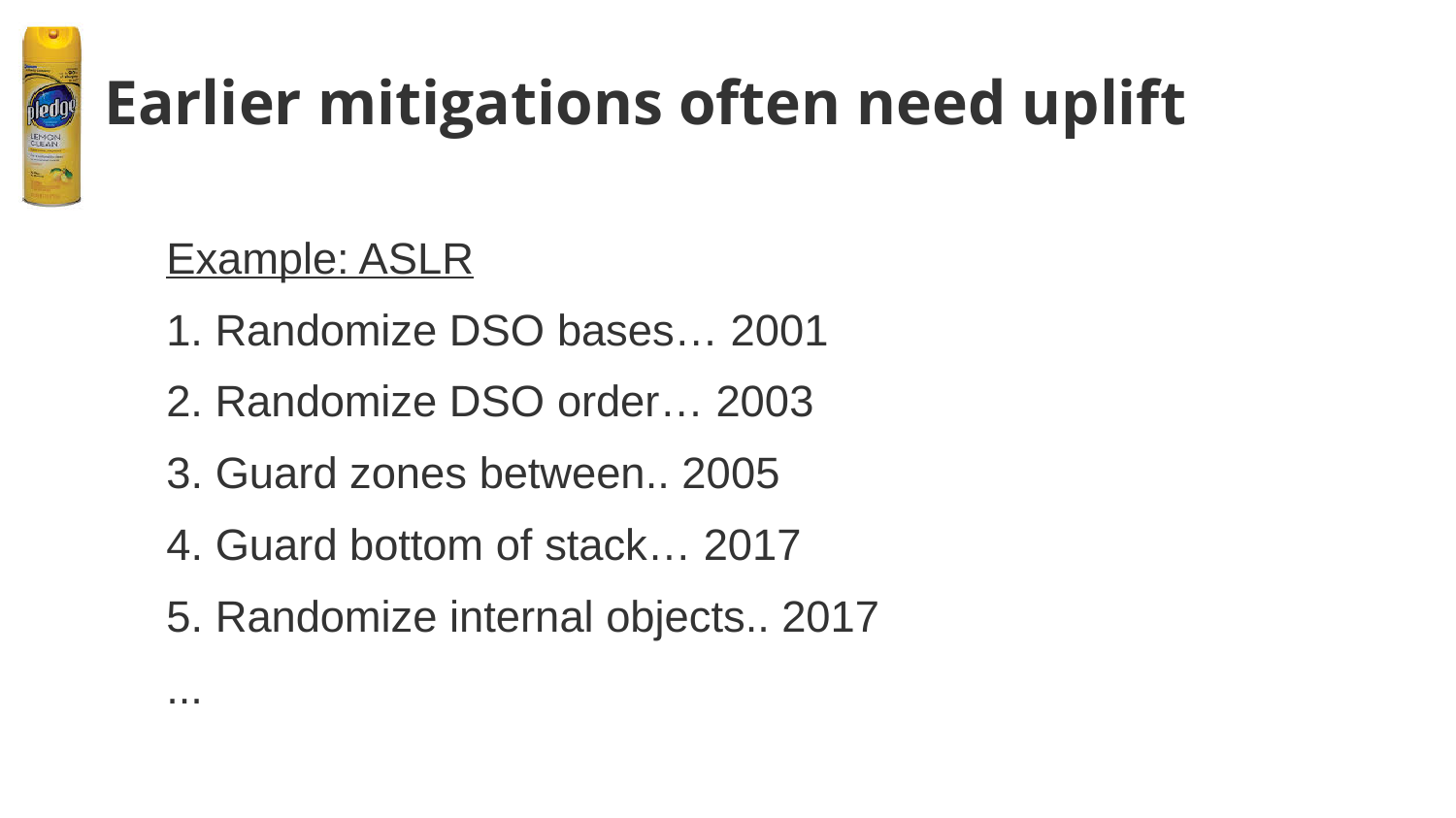

## **Mitigation Strategies**

- Reduce externally-discoverable knowledge
- Improve historical weaknesses of permission models
- Disrupt non-standard control-flow methods
- Educate increasing use of fork+exec privsep

#### But not enough: if control is grabbed, **syscalls get used to act upon resources.**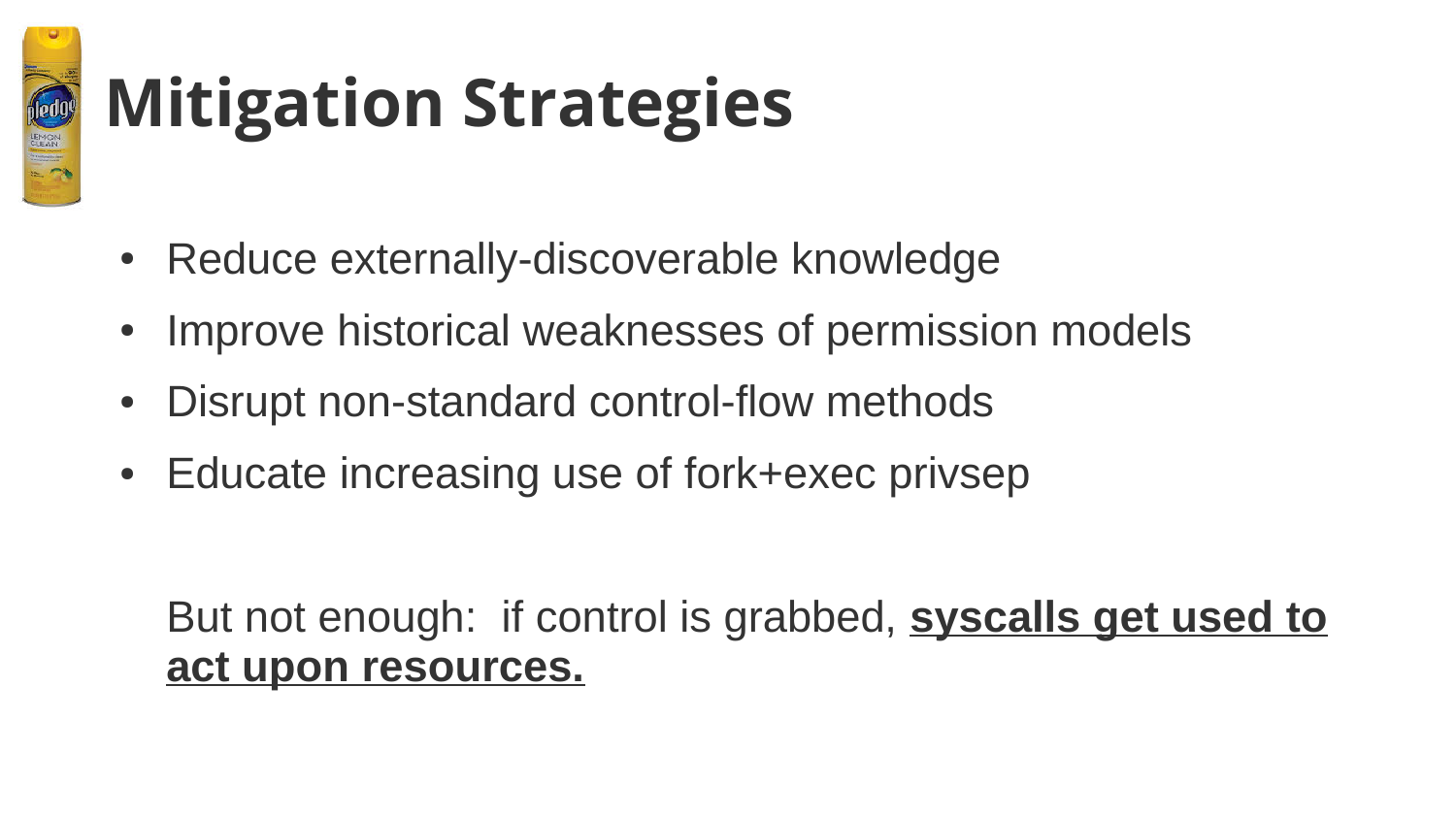

#### **Components attackers use**



Largely migitated... or works ahead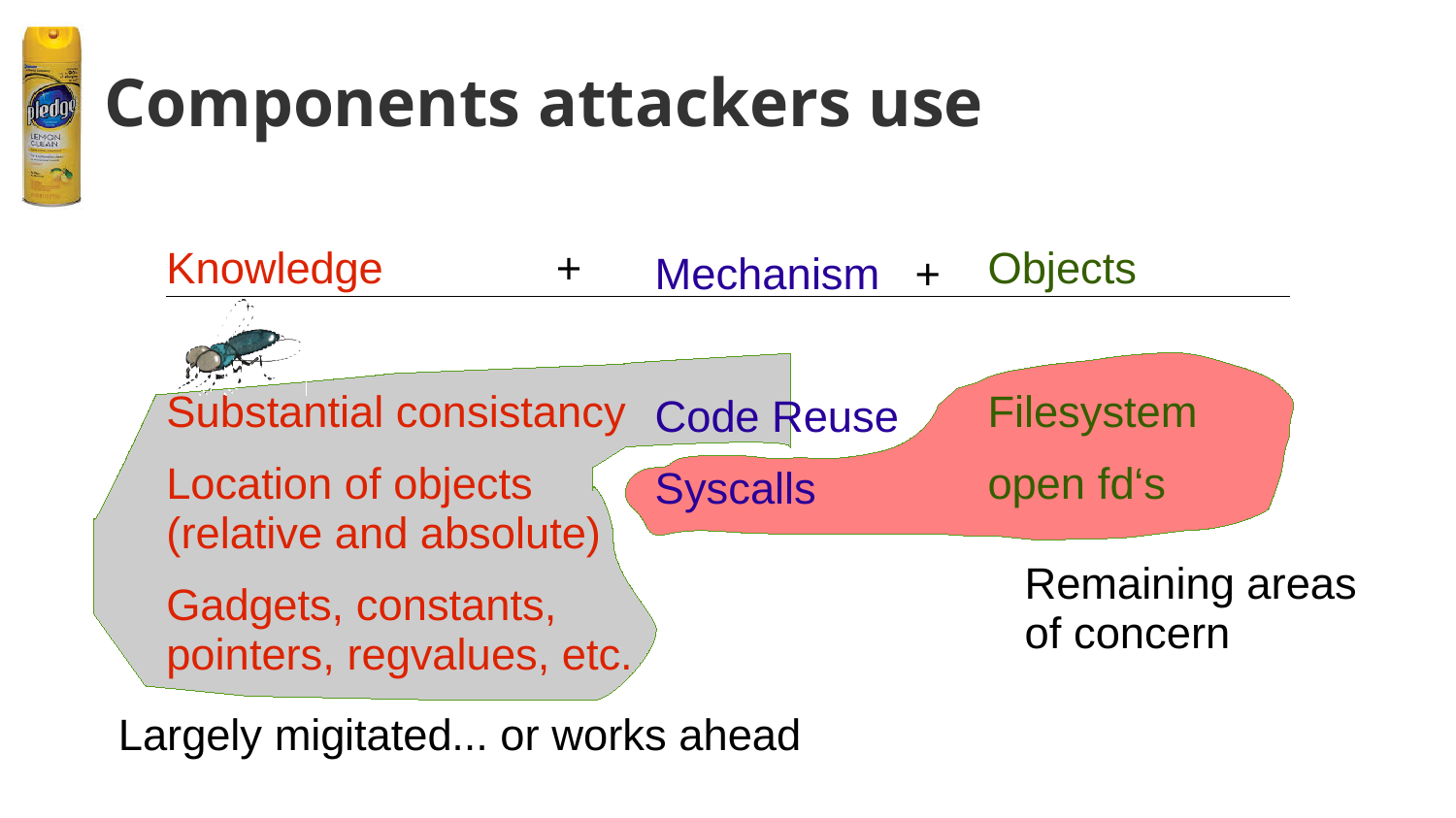

### **Where mitigations apply**

| Stackoflow |                   | <b>ROP</b> | <b>BROP</b>                     |
|------------|-------------------|------------|---------------------------------|
|            |                   | privsep    | fork+exec                       |
| <b>SSP</b> | <b>W^X</b>        | privdrop   | pledge                          |
| hand-audit | <b>ASLR</b>       |            | <b>RETGUARD4</b>                |
|            | Per-DSO SSP       |            | per-DSO relink                  |
|            | <b>Stackghost</b> |            | X-only .text<br>poly-ret scrub? |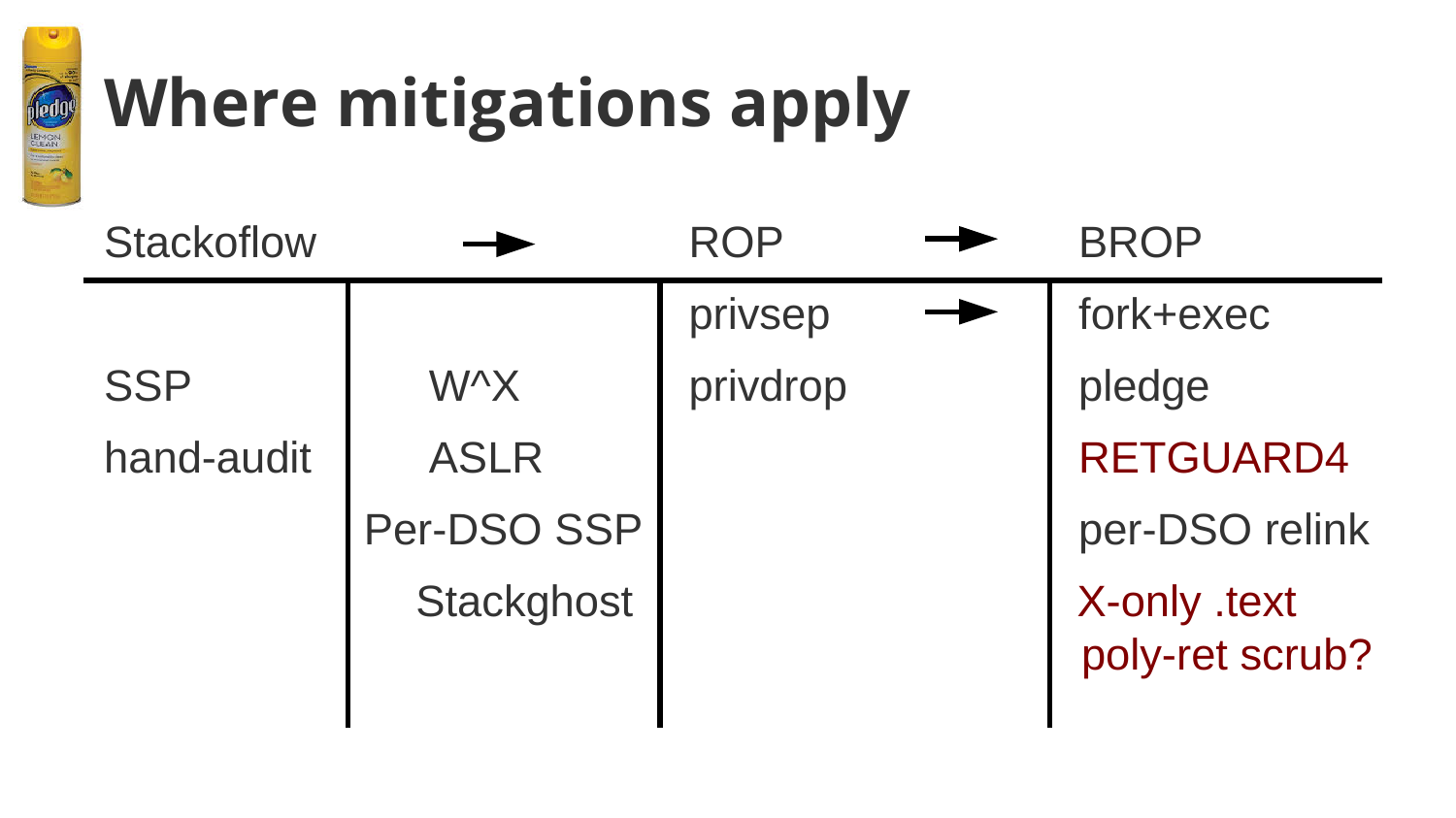

#### **Privsep + pledge**

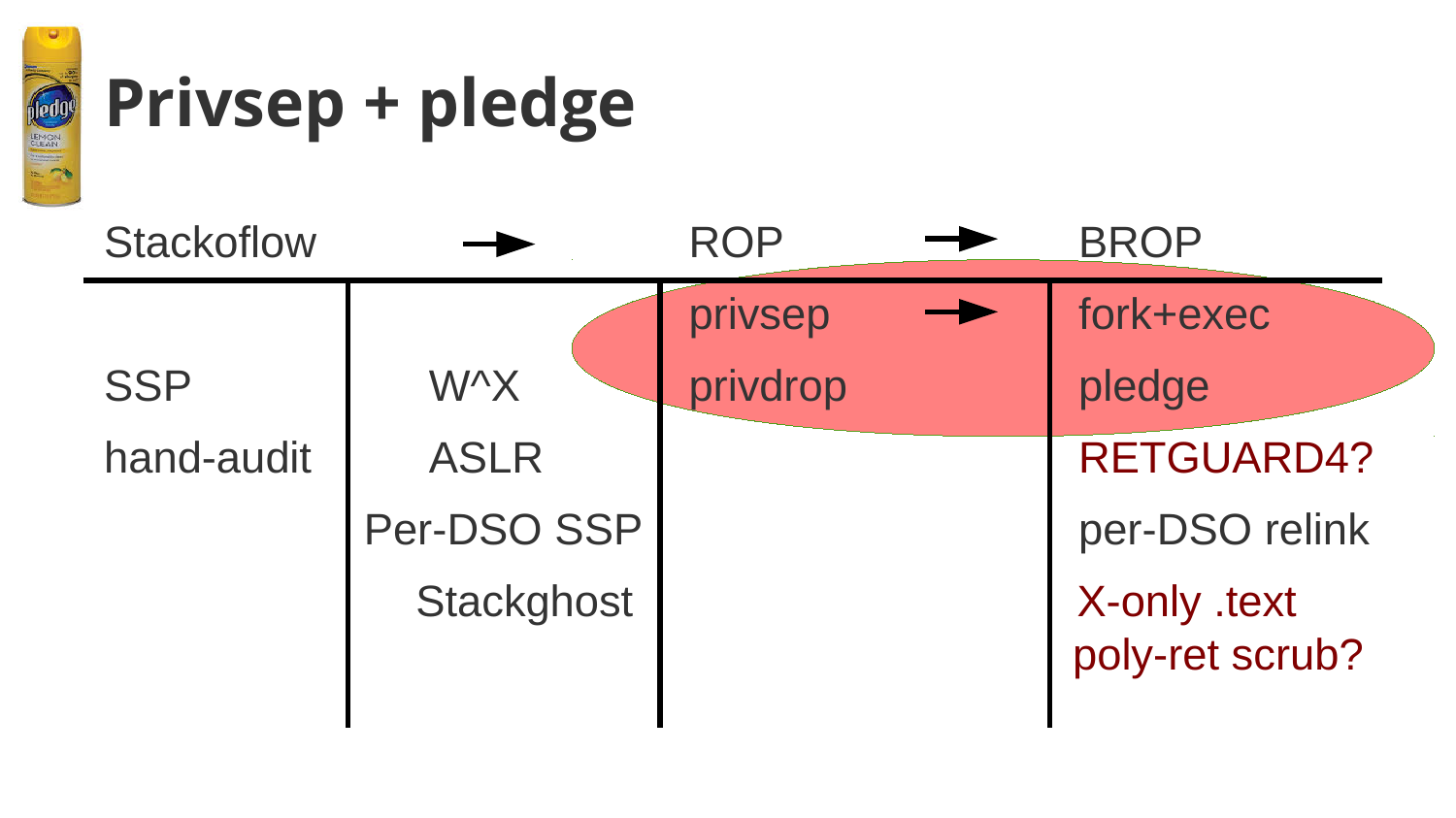

### **Privilege Separation**

Many OpenBSD programs were rewritten to follow a design pattern called **Privilege Seperation** – Work domains are split into seperate processes.



Seperate security domains, in theory...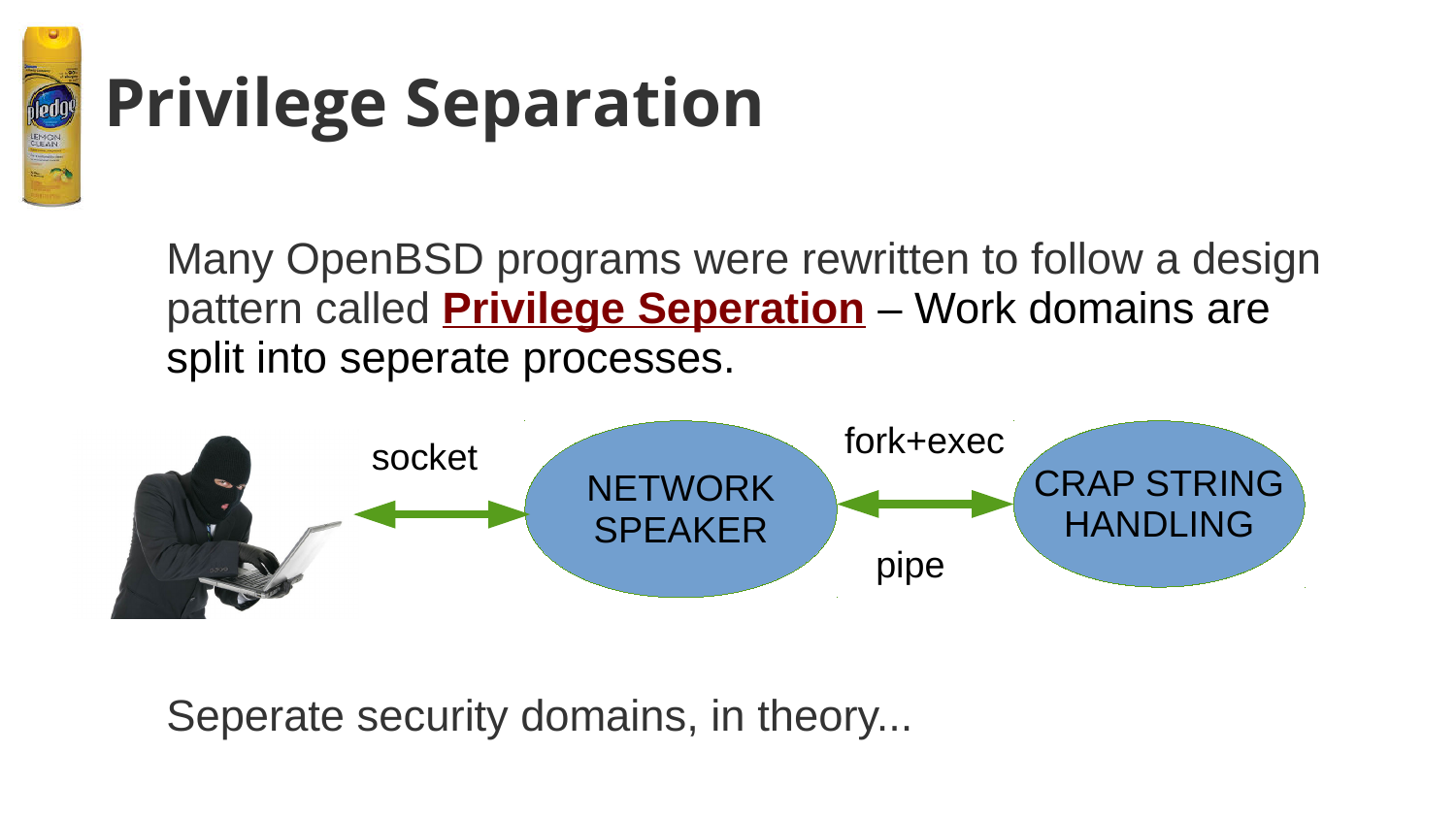

#### **Pledges are POSIX subsets**

Each pledge request allows a (carefully selected) subset of POSIX functionality

#### Subsets such as: **stdio rpath wpath cpath fattr inet dns getpw proc exec** …

Deep functional support in the kernel; much more than ¨seccomp¨ macros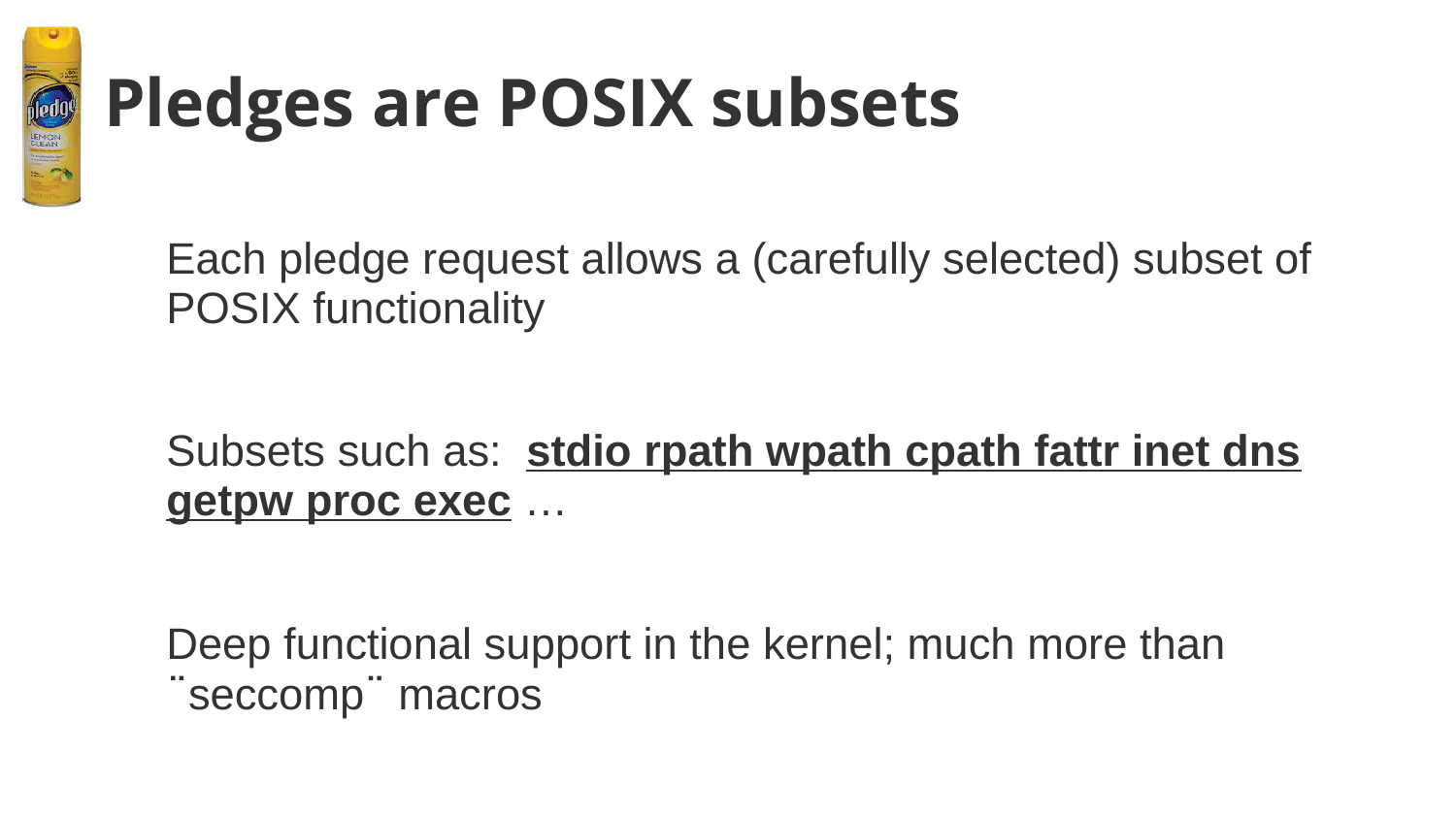

### **Pledges are POSIX subsets**

No subtle behaviour changes

No error returns

**Fails-closed**

Illegal operations crash

Easy to learn

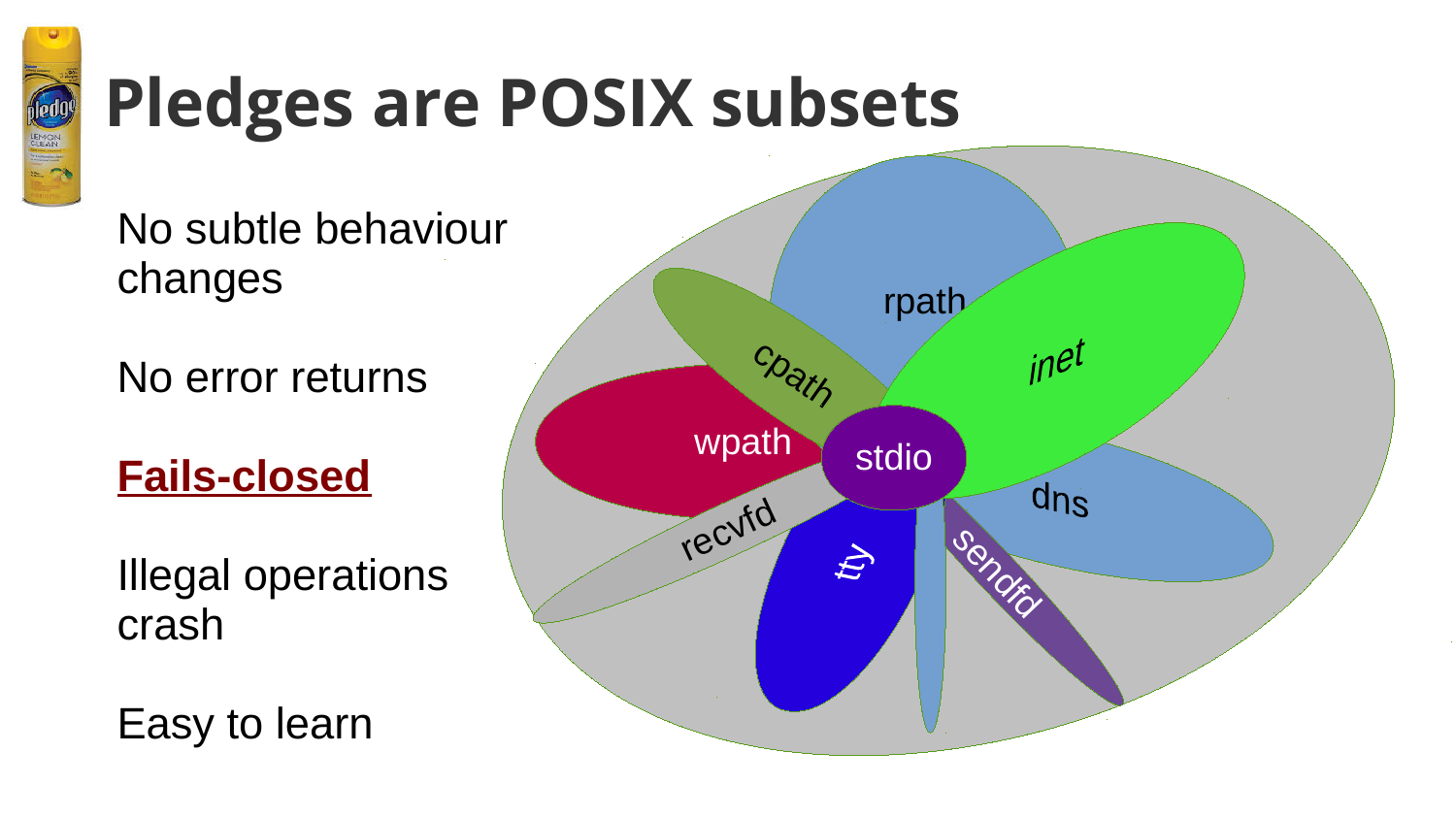

## **Privilege Separation + Pledge**

Pledge ENFORCES the security-specialization of each process



That wasn't so hard. Any questions?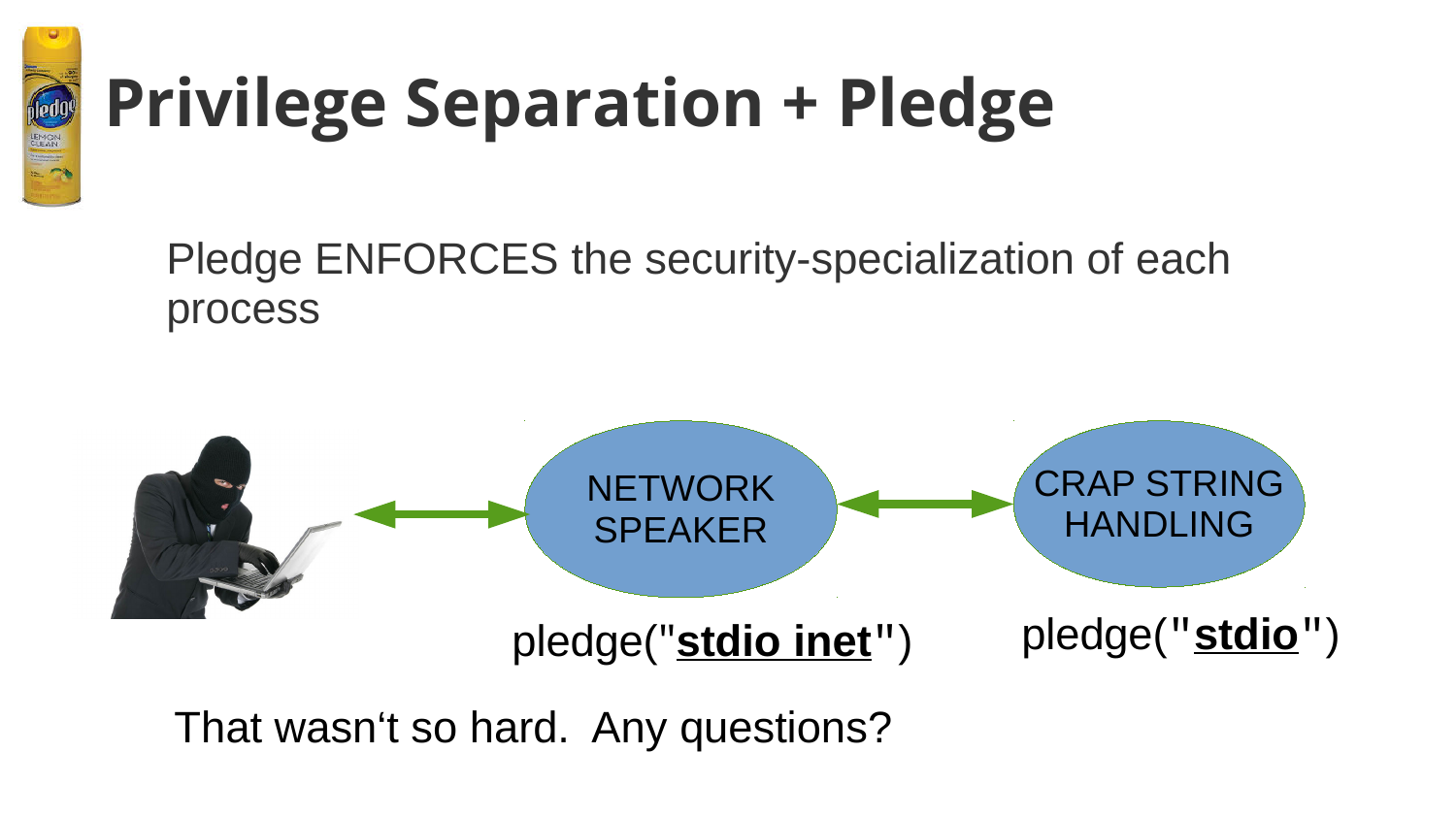

## **How does pledge help privsep?**

**2nd specification of a program's behaviour and requirements is embedded directly into the program.**

No behaviour changes, only detection of rule violation

Consider: **#define pledge(x,y) 0**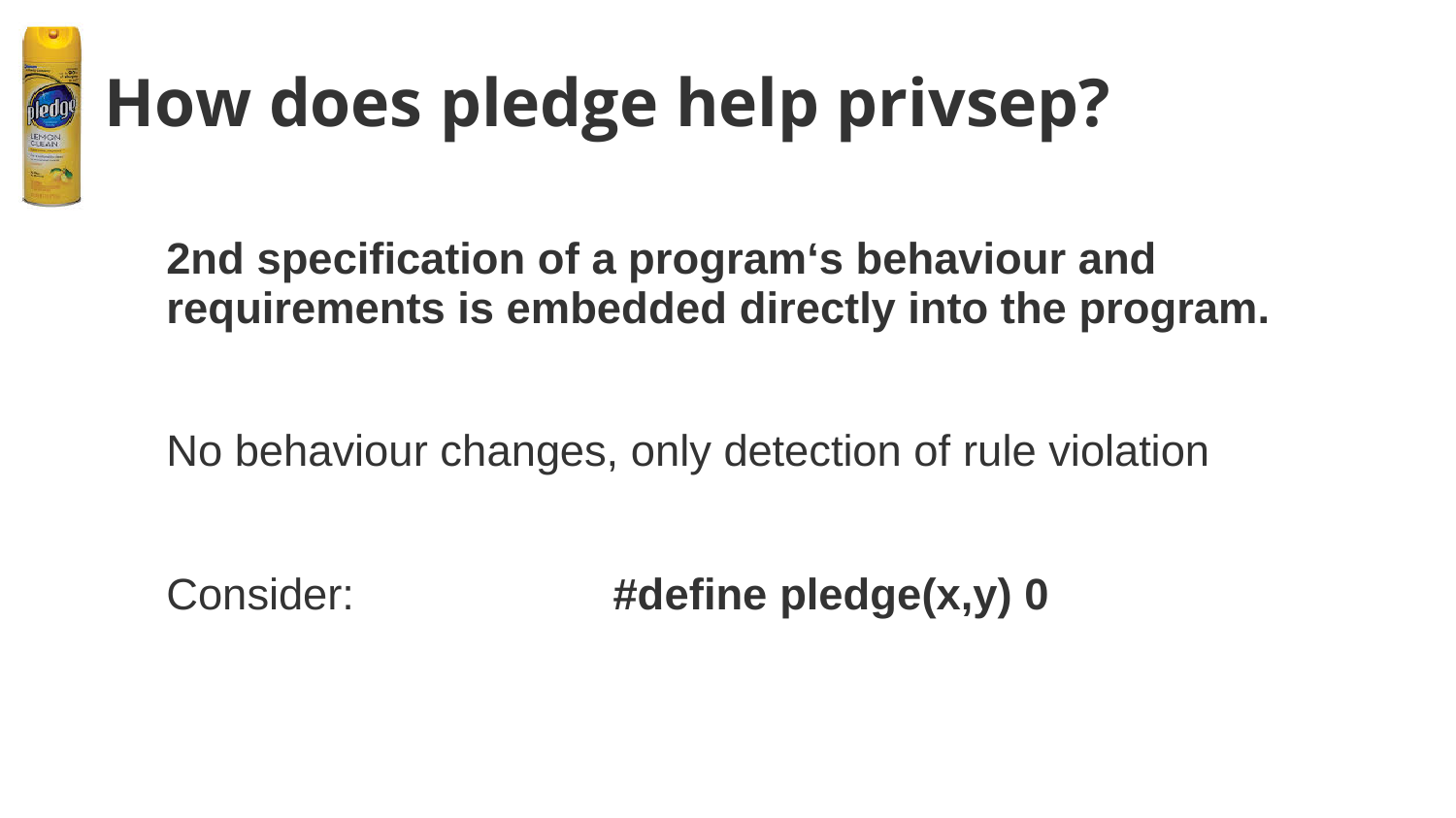

## **Shell-friendly**

- Many programs are nominal "shells" -- spawn commands
- Ignoring this requirement leaves them **unprotectable**
- **proc** and **exec**, permit fork/execve related operations
- execve() turns off pledge features -- anticipates new image will enable pledges it needs
- If you don't use **exec**, it cannot bite you
- OpenBSD sh cannot open sockets. capsicum has no solution for this problem.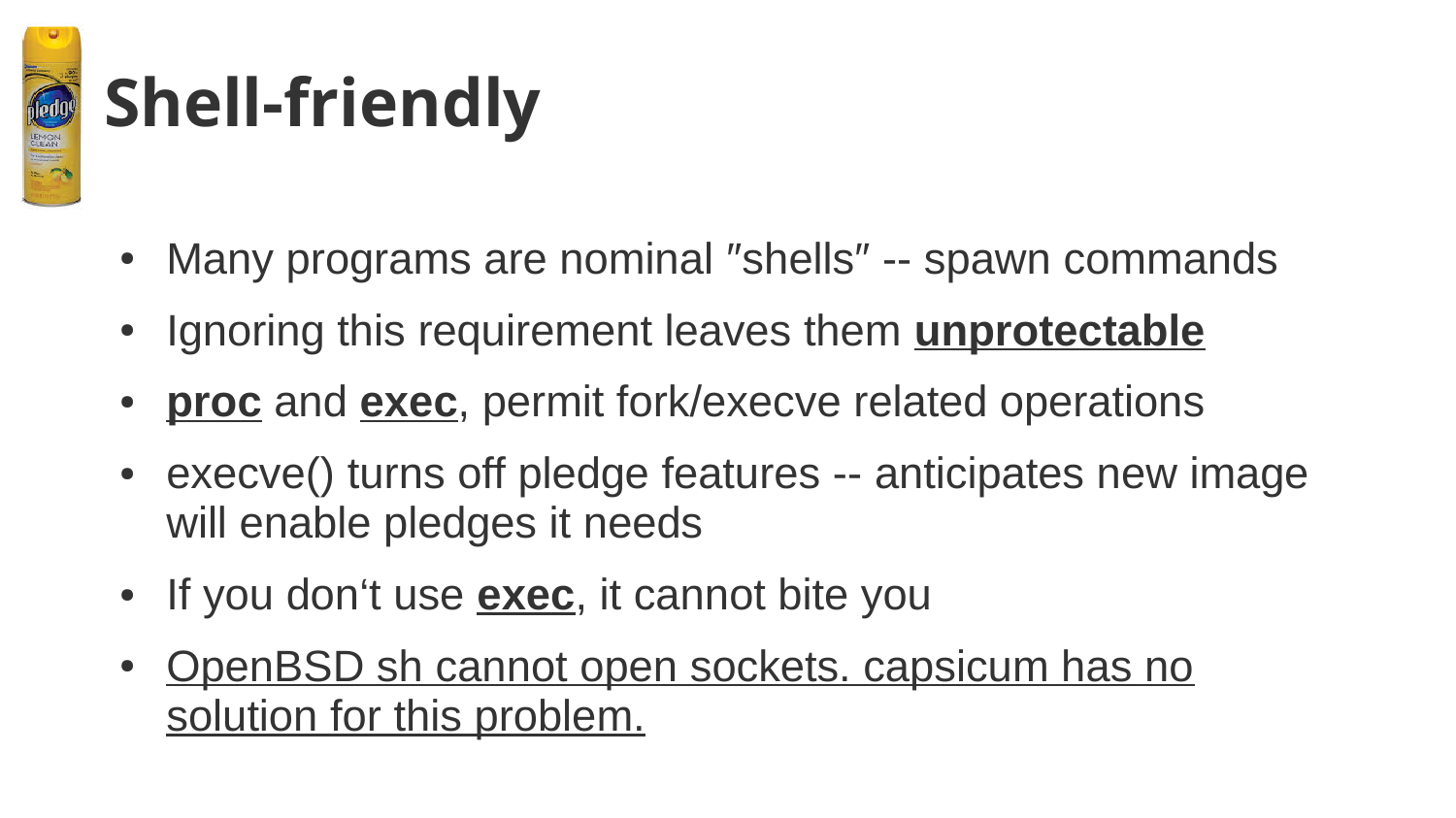

# **Hoisting – Handling Disappointment**

- On occasion, pledge rules are extensive exposing breadth of system call use by program
- **Hoisting** is the process of identifying initialization code which gets run late, and moving it early
- Refactoring results in programs with tighter pledge

• Depends on zeal of the developer...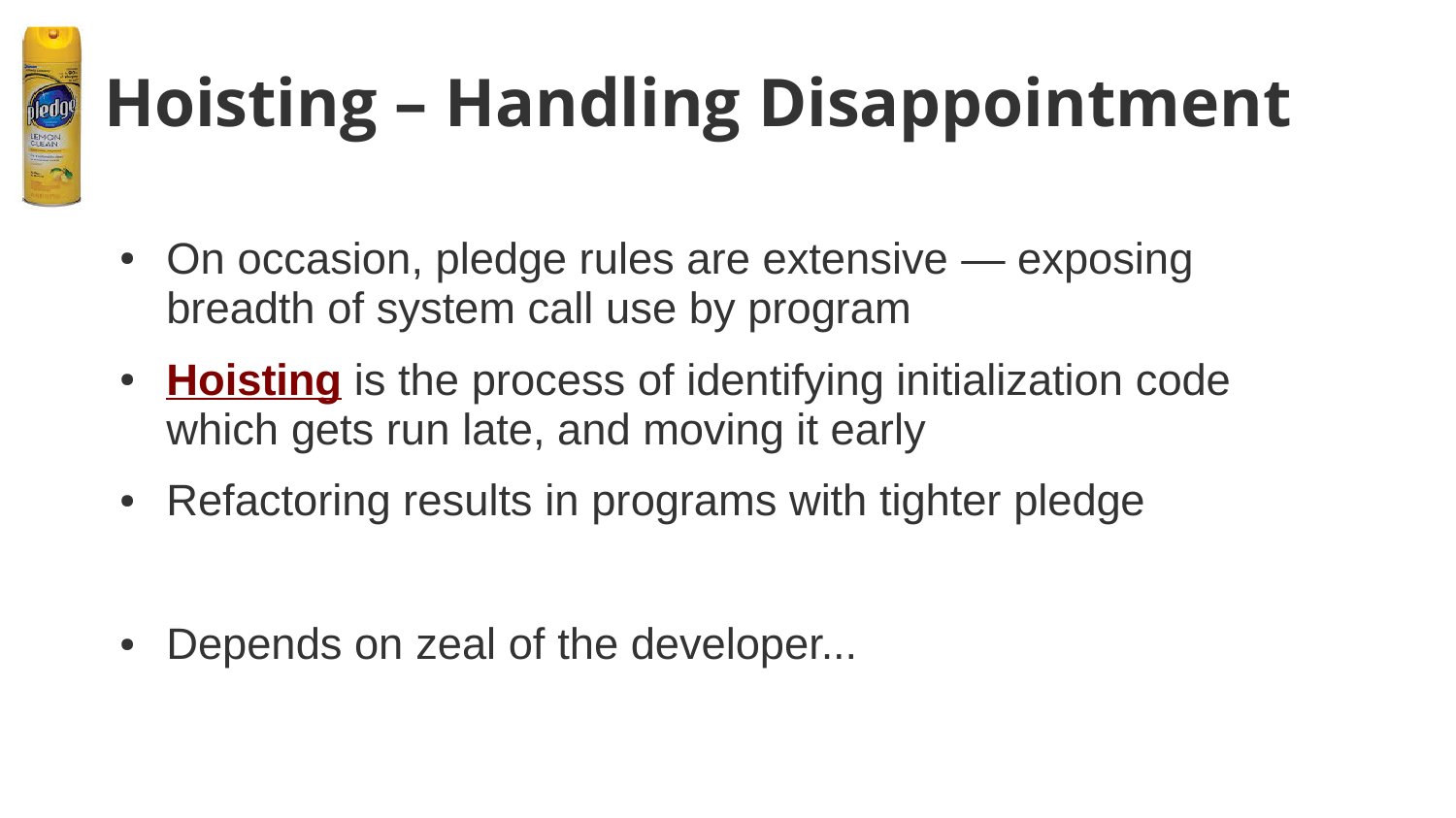

# **pledgepath() — WIP**

- Filesystem containment mechanism in development
- Pre-register required ffilepaths, dirpaths
	- vnode references grabbed, and rediscovered later by namei
- Like chroot in reverse?
- Decision between various TOCTOU scenarios selecting a **fail-closed** behaviour of course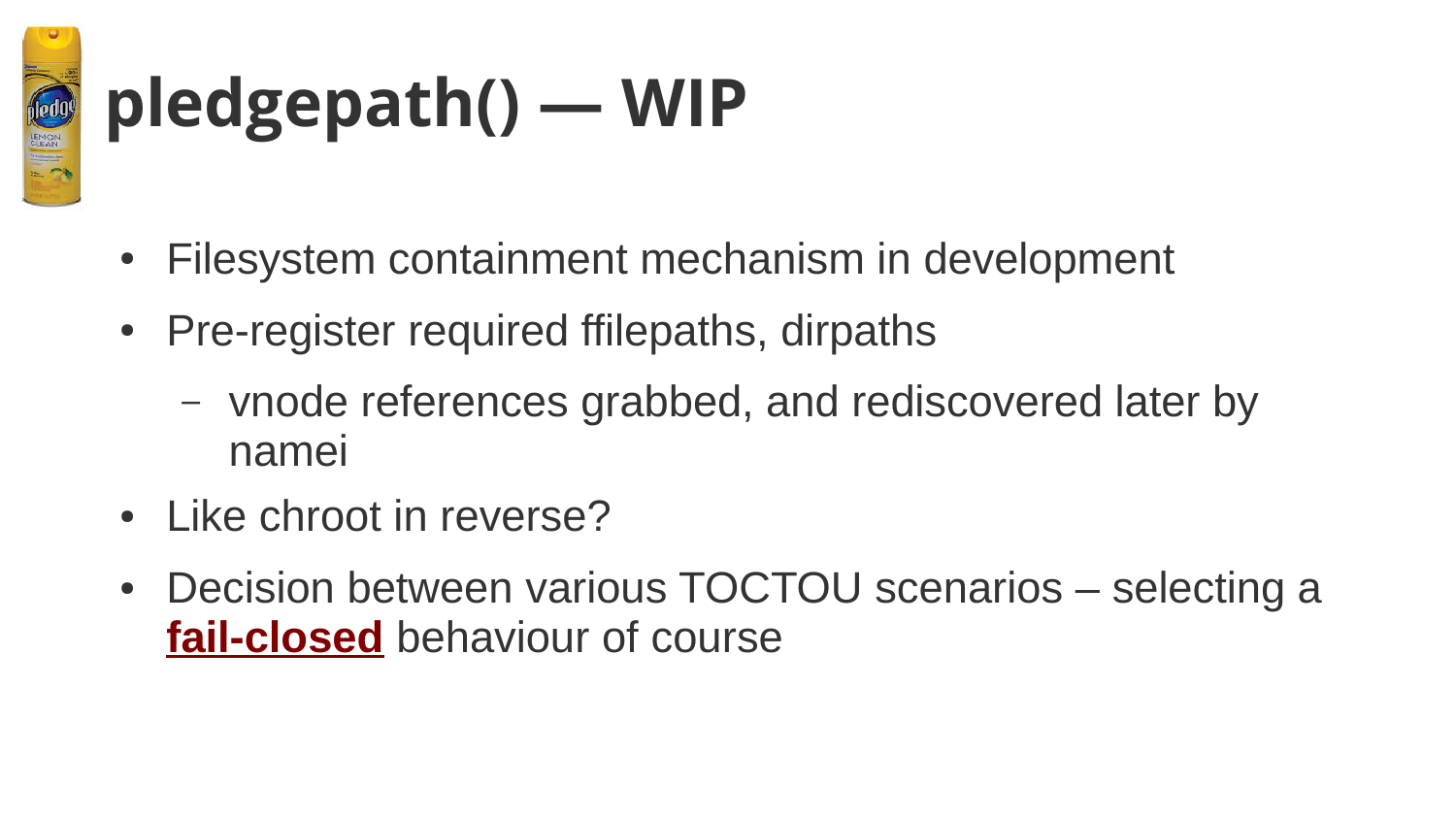

## **Developers, developers, developers!**

Use of pledge in a program is always less complicated than the program itself!

Cannot pledge firefox due

- lack of inherent privsep
- fails to isolate syscall reach into different modules
- so everything must be allowed

chrome was strongly pledged in <1 week

– Google wrote it privsep from the start